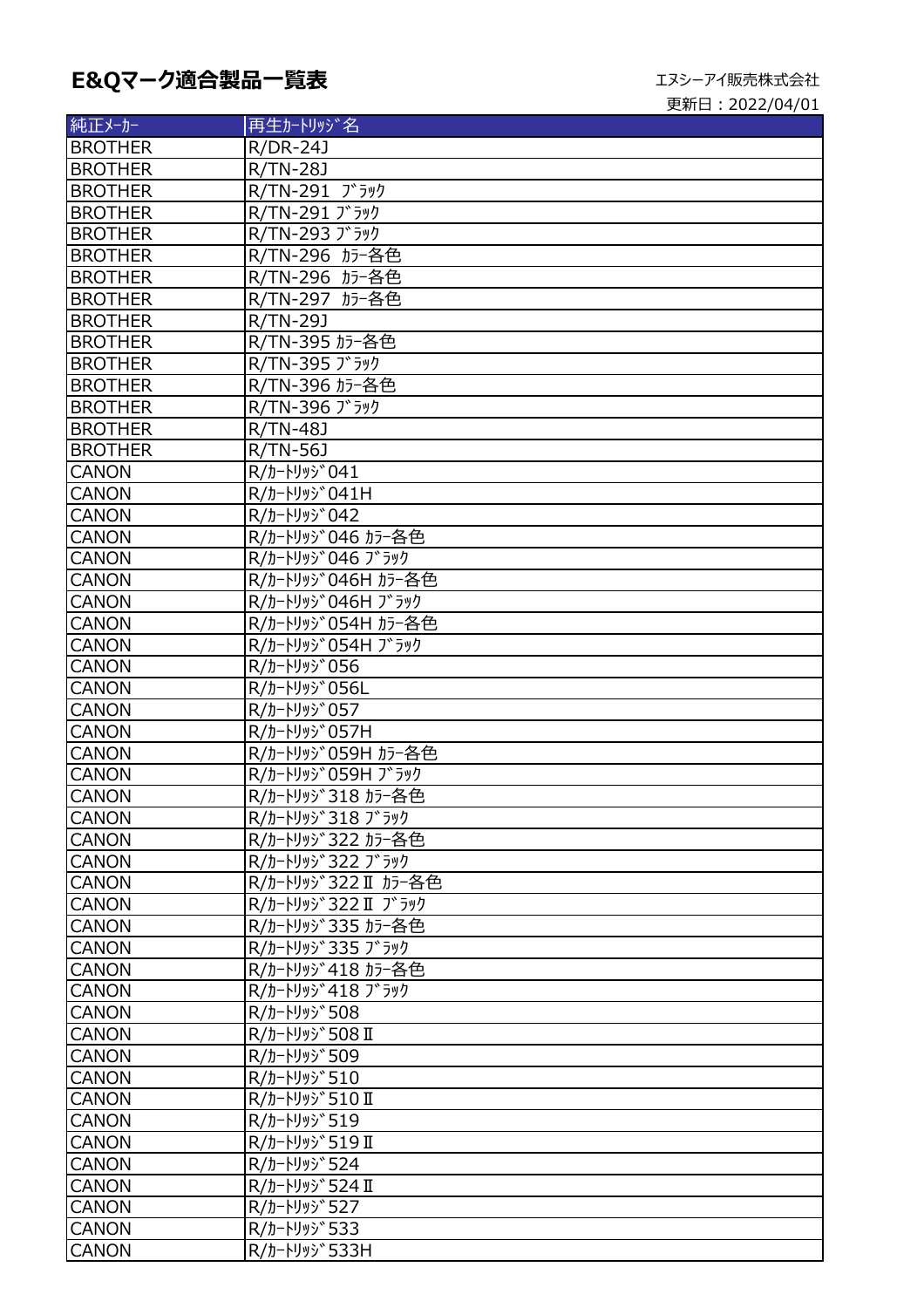## E&Qマーク適合製品一覧表<br>
エヌシーアイ販売株式会社

| 純正メーカー         | 再生カートリッジ名         |
|----------------|-------------------|
| <b>CASIO</b>   | <b>R/B95-TS-N</b> |
| CASIO          | R/B95-TS-Z        |
| <b>EPSON</b>   | R/LPA4ETC7        |
| <b>EPSON</b>   | R/LPA4ETC8        |
| <b>EPSON</b>   | R/LPB3T20         |
| <b>EPSON</b>   | R/LPB3T21         |
| <b>EPSON</b>   | R/LPB3T22         |
| <b>EPSON</b>   | R/LPB3T23         |
| <b>EPSON</b>   | R/LPB3T24         |
| <b>EPSON</b>   | R/LPB3T25         |
| <b>EPSON</b>   | R/LPB3T26         |
| <b>EPSON</b>   | R/LPB3T27         |
| <b>EPSON</b>   | R/LPB3T28         |
| <b>EPSON</b>   | R/LPB3T29         |
| <b>EPSON</b>   | R/LPB3T31         |
| <b>EPSON</b>   | R/LPB3T32         |
| <b>EPSON</b>   | R/LPB3T33         |
| <b>EPSON</b>   | R/LPB3T34         |
| <b>EPSON</b>   | R/LPB4T12         |
| <b>EPSON</b>   | R/LPB4T13         |
| <b>EPSON</b>   | R/LPB4T24         |
| <b>EPSON</b>   | R/LPB4T25         |
| <b>EPSON</b>   | R/LPB4T26         |
| <b>EPSON</b>   | R/LPC3T18 カラー各色   |
| <b>EPSON</b>   | R/LPC3T18 ブラック    |
| <b>EPSON</b>   | R/LPC3T31 カラー各色   |
| <b>EPSON</b>   | R/LPC3T31 ブラック    |
| <b>EPSON</b>   | R/LPC3T33 カラー各色   |
| <b>EPSON</b>   | R/LPC3T33 ブラック    |
| <b>EPSON</b>   | R/LPC3T35 カラー各色   |
| <b>EPSON</b>   | R/LPC3T35 ブラック    |
| <b>EPSON</b>   | R/LPC3T38 カラー各色   |
| <b>EPSON</b>   | R/LPC3T38 ブラック    |
| <b>EPSON</b>   | R/LPC3T39 カラー各色   |
| <b>EPSON</b>   | R/LPC3T39 ブラック    |
| <b>FUJITSU</b> | <b>R/LB110A</b>   |
| <b>FUJITSU</b> | R/LB110B          |
| <b>FUJITSU</b> | R/LB111B          |
| <b>FUJITSU</b> | <b>R/LB317A</b>   |
| <b>FUJITSU</b> | <b>R/LB317B</b>   |
| <b>FUJITSU</b> | R/LB318A          |
| <b>FUJITSU</b> | <b>R/LB318B</b>   |
| <b>FUJITSU</b> | <b>R/LB319A</b>   |
| <b>FUJITSU</b> | <b>R/LB319B</b>   |
| <b>FUJITSU</b> | <b>R/LB320A</b>   |
| <b>FUJITSU</b> | <b>R/LB320B</b>   |
| <b>FUJITSU</b> | <b>R/LB320M</b>   |
| <b>FUJITSU</b> | <b>R/LB321A</b>   |
| <b>FUJITSU</b> | <b>R/LB321B</b>   |
| <b>FUJITSU</b> | <b>R/LB321M</b>   |
| <b>FUJITSU</b> | <b>R/LB322B</b>   |
| <b>FUJITSU</b> | <b>R/LB502</b>    |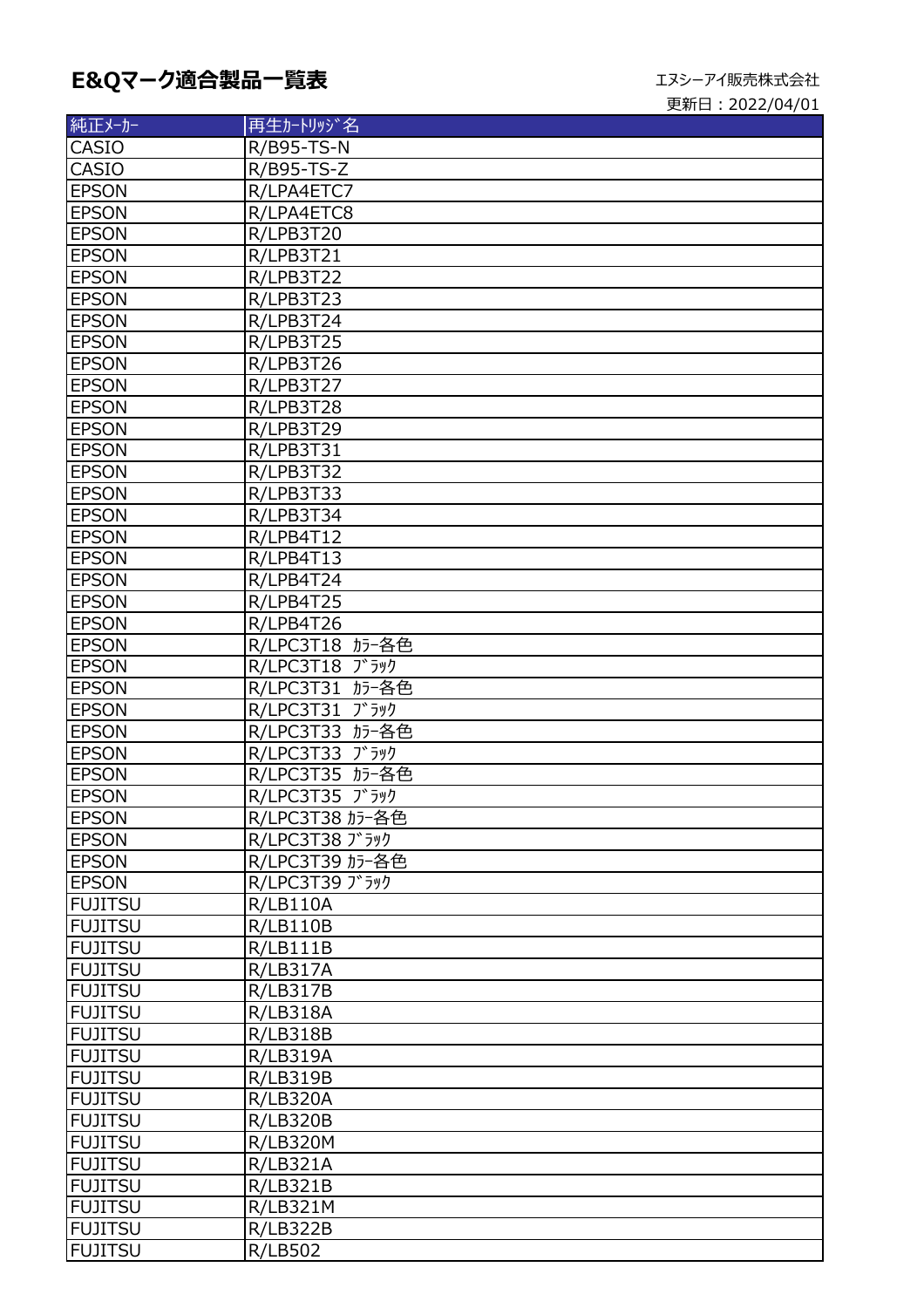| 純正メーカー           | 再生カートリッジ名                  |
|------------------|----------------------------|
| <b>FUJI71MBI</b> | R/CT201398 ブラック            |
| FUJIJ1/LBI       | R/CT201399/400/401 カラー各色   |
| <b>FUJI71MBI</b> | R/CT201697                 |
| FUJI71MBI        | R/CT202074                 |
| FUJI71MBI        | R/CT202078                 |
| FUJIJ1/MBI       | R/CT202451 ブラック            |
| FUJIJ1/MBI       | R/CT202452/453/454 カラー各色   |
| FUJIJ1/LBI       | R/CT202459 ブラック            |
| <b>FUJI71MBI</b> | R/CT202460/461/462 カラー各色   |
| FUJI71MBI        | R/CT203091                 |
| FUJI71MBI        | R/CT203092                 |
| FUJIJ1/MBI       | R/CT203207 ブラック            |
| FUJIJ1/MBI       | R/CT203208/209/210 カラー各色   |
| FUJI71MBI        | R/CT203215 ) 5yJ           |
| FUJIJ1MABI       | R/CT203216/217/218 カラー各色   |
| FUJIJ1MABI       | R/CT350515                 |
| FUJI71MBI        | R/CT350516                 |
| FUJIJ1/MBI       | R/CT350760                 |
| FUJI71MBI        | R/CT350761                 |
| FUJI71MBI        | R/CT350871                 |
| FUJI71MBI        | R/CT350872                 |
| HP               | <b>R/CE255A</b>            |
| HP               | <b>R/CE255X</b>            |
| <b>HP</b>        | R/Q7516A                   |
| <b>NEC</b>       | R/PR-L5300-12              |
| <b>NEC</b>       | R/PR-L5500-12              |
| <b>NEC</b>       | R/PR-L7200-12              |
| <b>NEC</b>       | R/PR-L8300-11              |
| <b>NEC</b>       | R/PR-L8300-12              |
| <b>NEC</b>       | R/PR-L8500-11              |
| <b>NEC</b>       | R/PR-L8500-12              |
| <b>NEC</b>       | R/PR-L8600-12              |
| <b>NEC</b>       | R/PR-L8700-11              |
| <b>NEC</b>       | R/PR-L8700-12              |
| <b>NEC</b>       | R/PR-L9010C -14 ブラック       |
| <b>NEC</b>       | R/PR-L9010C-11/12/13 カラー各色 |
| <b>NEC</b>       | R/PR-L9100C -14 ブラック       |
| <b>NEC</b>       | R/PR-L9100C-11/12/13 カラー各色 |
| <b>NEC</b>       | R/PR-L9110C -14 ブラック       |
| <b>NEC</b>       | R/PR-L9110C-11/12/13 カラー各色 |
| <b>NEC</b>       | R/PR-L9160C-16/17/18 カラー各色 |
| <b>NEC</b>       | R/PR-L9160C-19 ブラック        |
| <b>NEC</b>       | R/PR-L9560C-16/17/18 カラー各色 |
| <b>NEC</b>       | R/PR-L9560C-19 ブラック        |
| OKI              | R/TC-C3BC1/M1/Y1 カラー各色     |
| OKI              | R/TC-C3BC2/M2/Y2 カラー各色     |
| OKI              | R/TC-C3BK1 ブラック            |
| OKI              | R/TC-C3BK2 ブラック            |
| OKI              | R/TNR-C3LC2/M2/Y2 カラー各色    |
| OKI              | R/TNR-C3LK2 ブラック           |
| OKI              | R/TNR-C4FC2/M2/Y2 カラー各色    |
| OKI              | R/TNR-C4FK2 ブラック           |